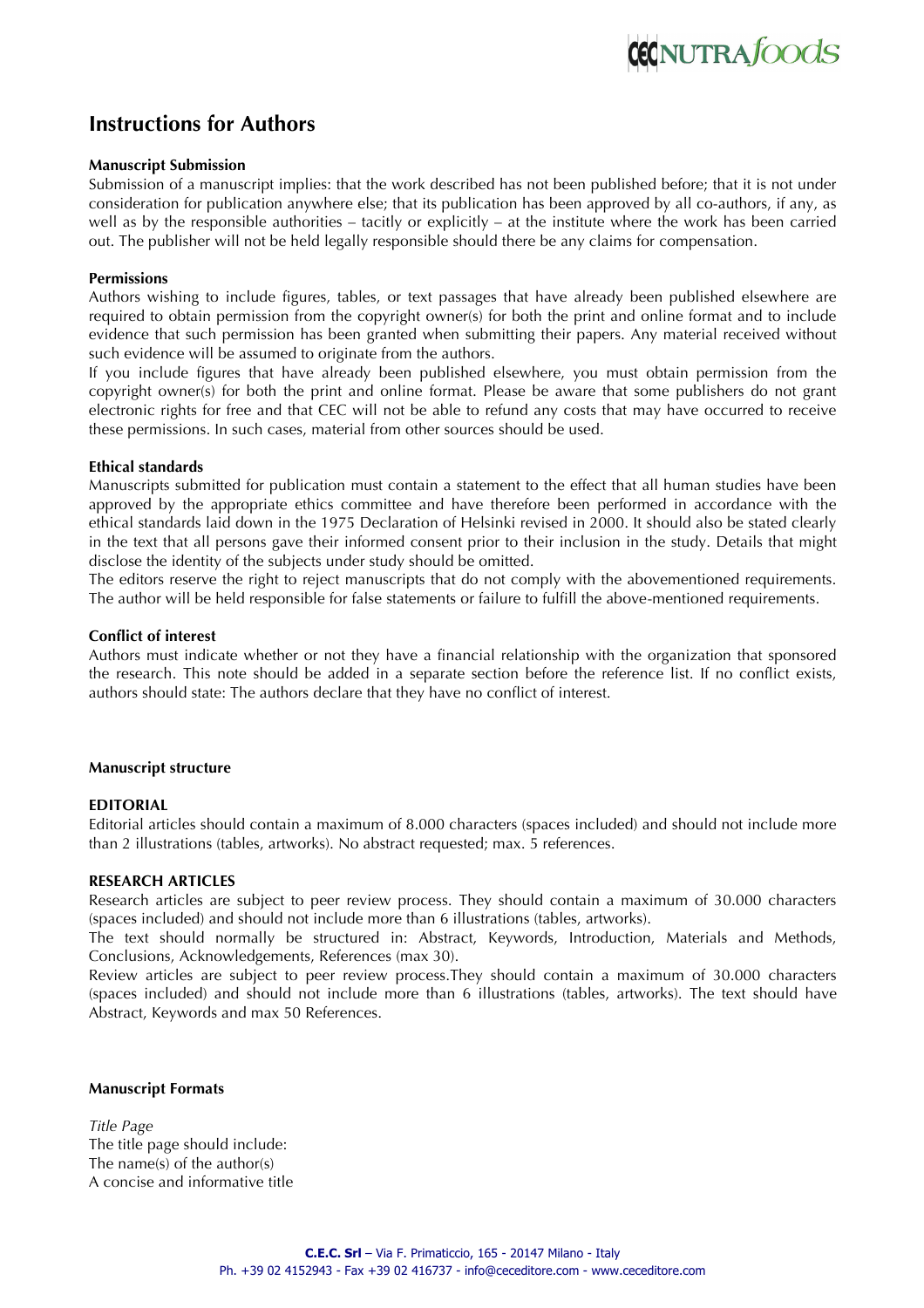# **CECNUTRA**foods

The affiliation(s) and address(es) of the author(s) The e-mail address, telephone and fax numbers of the corresponding author

*Abstract*

Please provide a structured abstract of 150 to 250 words.

*Keywords*

Please provide 4 to 6 keywords which can be used for indexing purposes.

*Text Formatting* Manuscripts should be submitted in Word. Use a normal, plain font (e.g., 10-point Times Roman) for text. Use italics for emphasis. Use the automatic page numbering function to number the pages. Do not use field functions. Use tab stops or other commands for indents, not the space bar. Use the table function, not spreadsheets, to make tables. Use the equation editor or MathType for equations.

Note: If you use Word 2007, do not create the equations with the default equation editor but use the Microsoft equation editor or MathType instead.

Save your file in doc format. Do not submit docx files.

# *Headings*

Please use no more than three levels of displayed headings.

*Abbreviations*

Abbreviations should be defined at first mention and used consistently thereafter.

*Footnotes*

Footnotes can be used to give additional information, which may include the citation of a reference included in the reference list. They should not consist solely of a reference citation, and they should never include the bibliographic details of a reference. They should also not contain any figures or tables.

Footnotes to the text are numbered consecutively; those to tables should be indicated by superscript lower-case letters (or asterisks for significance values and other statistical data). Footnotes to the title or the authors of the article are not given reference symbols. Always use footnotes instead of endnotes.

# *Acknowledgments*

Acknowledgments of people, grants, funds, etc. should be placed in a separate section before the reference list. The names of funding organizations should be written in full.

# References

Reference citations in the text should be identified by numbers in square brackets.

Some examples:

1. Negotiation research spans many disciplines [3].

- 2. This result was later contradicted by Becker and Seligman [5].
- 3. This effect has been widely studied [1-3, 7].

# *Reference list*

The list of references should only include works that are cited in the text and that have been published or accepted for publication. Personal communications and unpublished works should only be mentioned in the text. Do not use footnotes or endnotes as a substitute for a reference list. The entries in the list should be numbered consecutively.

*Some examples:* Journal article Gamelin FX, Baquet G, Berthoin S, Thevenet D, Nourry C, Nottin S, Bosquet L (2009)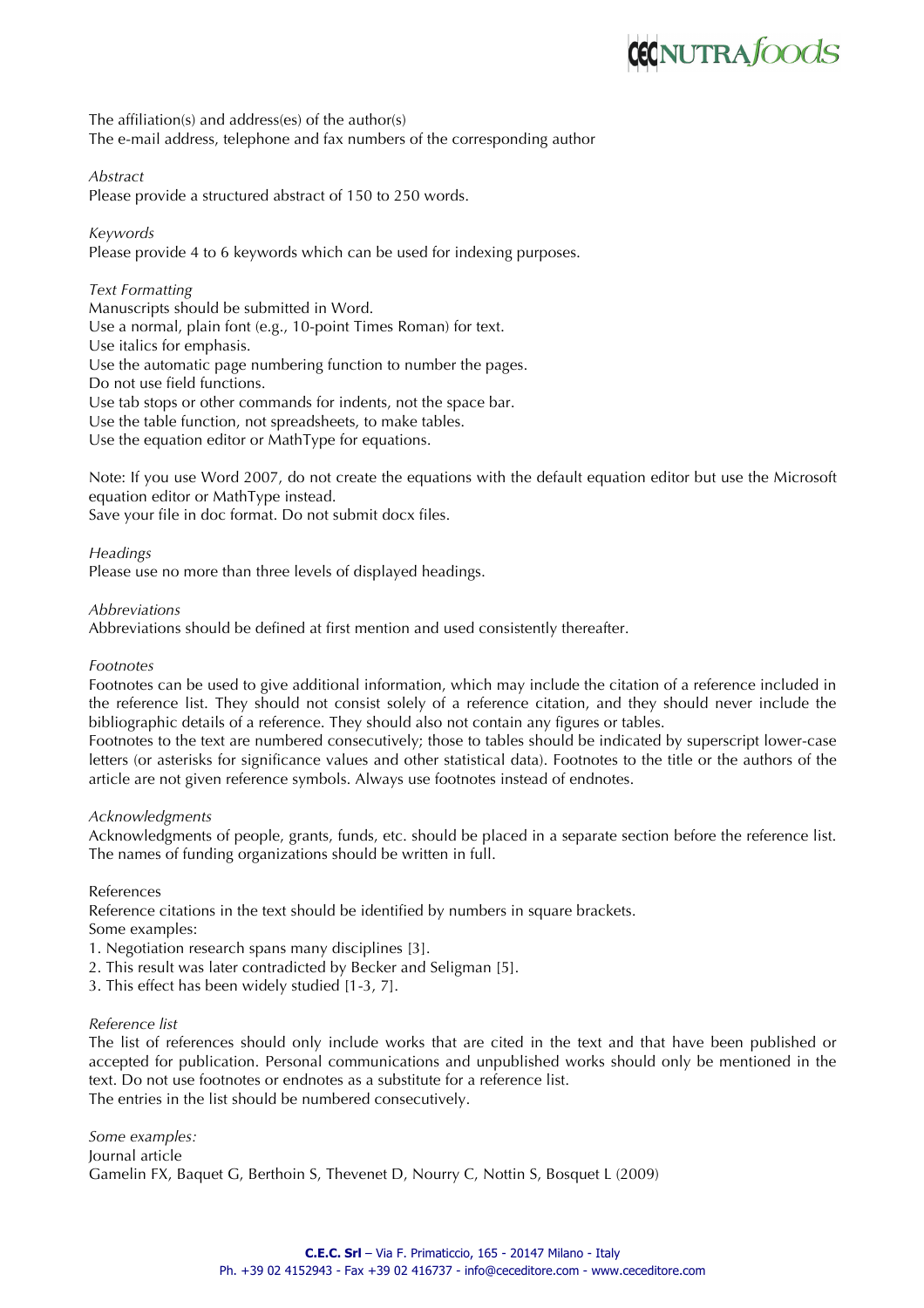

Effect of high intensity intermittent training on heart rate variability in prepubescent children. Eur J Appl Physiol 105:731-738. doi: 10.1007/s00421-008-0955-8

Ideally, the names of all authors should be provided, but the usage of "et al" in long author lists will also be accepted: Smith J, Jones M Jr, Houghton L et al (1999) Future of health insurance. N Engl J Med 965:325–329

#### Article by DOI

Slifka MK, Whitton JL (2000) Clinical implications of dysregulated cytokine production. J Mol Med. doi:10.1007/s001090000086

#### Book

South J, Blass B (2001) The future of modern genomics. Blackwell, London

#### Book chapter

Brown B, Aaron M (2001) The politics of nature. In: Smith J (ed) The rise of modern genomics, 3rd edn. Wiley, New York, pp 230-257

#### Online document

Cartwright J (2007) Big stars have weather too. IOP Publishing PhysicsWeb. http://physicsweb.org/articles/news/11/6/16/1. Accessed 26 June 2007

#### Dissertation

Trent JW (1975) Experimental acute renal failure. Dissertation, University of California Always use the standard abbreviation of a journal's name according to the ISSN List of Title Word Abbreviations, see www.issn.org/2- 22661-LTWA-online.php

#### *Tables*

All tables are to be numbered using Arabic numerals.

Tables should always be cited in text in consecutive numerical order.

For each table, please supply a table caption (title) explaining the components of the table.

Identify any previously published material by giving the original source in the form of a reference at the end of the table caption.

Footnotes to tables should be indicated by superscript lower-case letters (or asterisks for significance values and other statistical data) and included beneath the table body.

#### *Artwork*

For the best quality final product, it is highly recommended that you submit all of your artwork – photographs, line drawings, etc. – in an electronic format. Your art will then be produced to the highest standards with the greatest accuracy to detail. The published work will directly reflect the quality of the artwork provided.

#### *Electronic Figure Submission*

Supply all figures electronically.

Indicate what graphics program was used to create the artwork.

For vector graphics, the preferred format is EPS; for halftones, please use TIFF format.

MS Office files are also acceptable.

Vector graphics containing fonts must have the fonts embedded in the files.

Name your figure files with "Fig" and the figure number, e.g., Fig 1.eps.

Definition: Black and white graphic with no shading.

Do not use faint lines and/or lettering and check that all lines and lettering within the figures are legible at final size.

All lines should be at least 0.1 mm (0.3 pt) wide.

Scanned line drawings and line drawings in bitmap format should have a minimum resolution of 1200 dpi. Combination artwork should have a minimum resolution of 600 dpi.

# *Color Art*

If black and white will be shown in the print version, make sure that the main information will still be visible. Many colors are not distinguishable from one another when converted to black and white. A simple way to check this is to make a xerographic copy to see if the necessary distinctions between the different colors are still apparent. If the figures will be printed in black and white, do not refer to color in the captions.